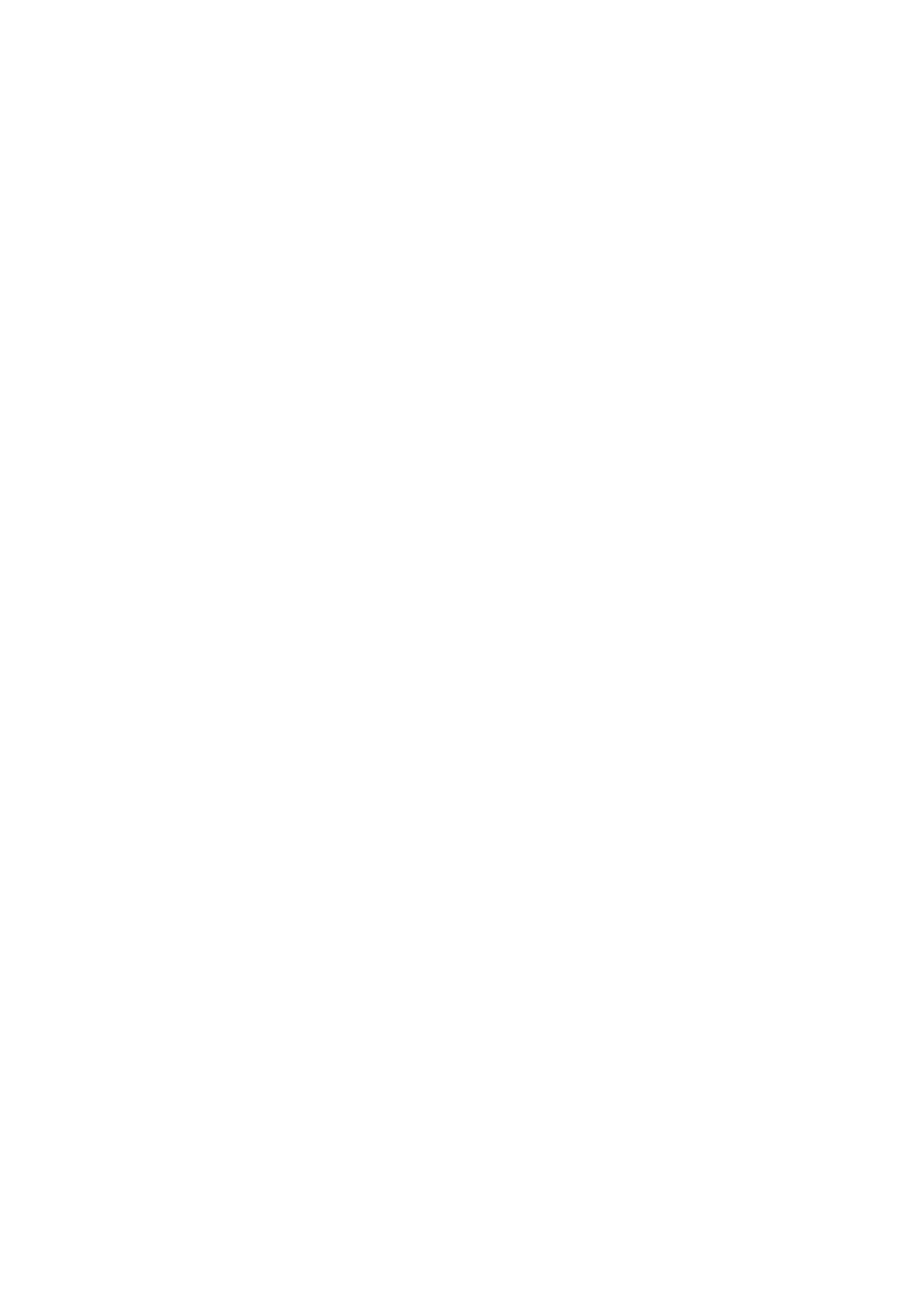

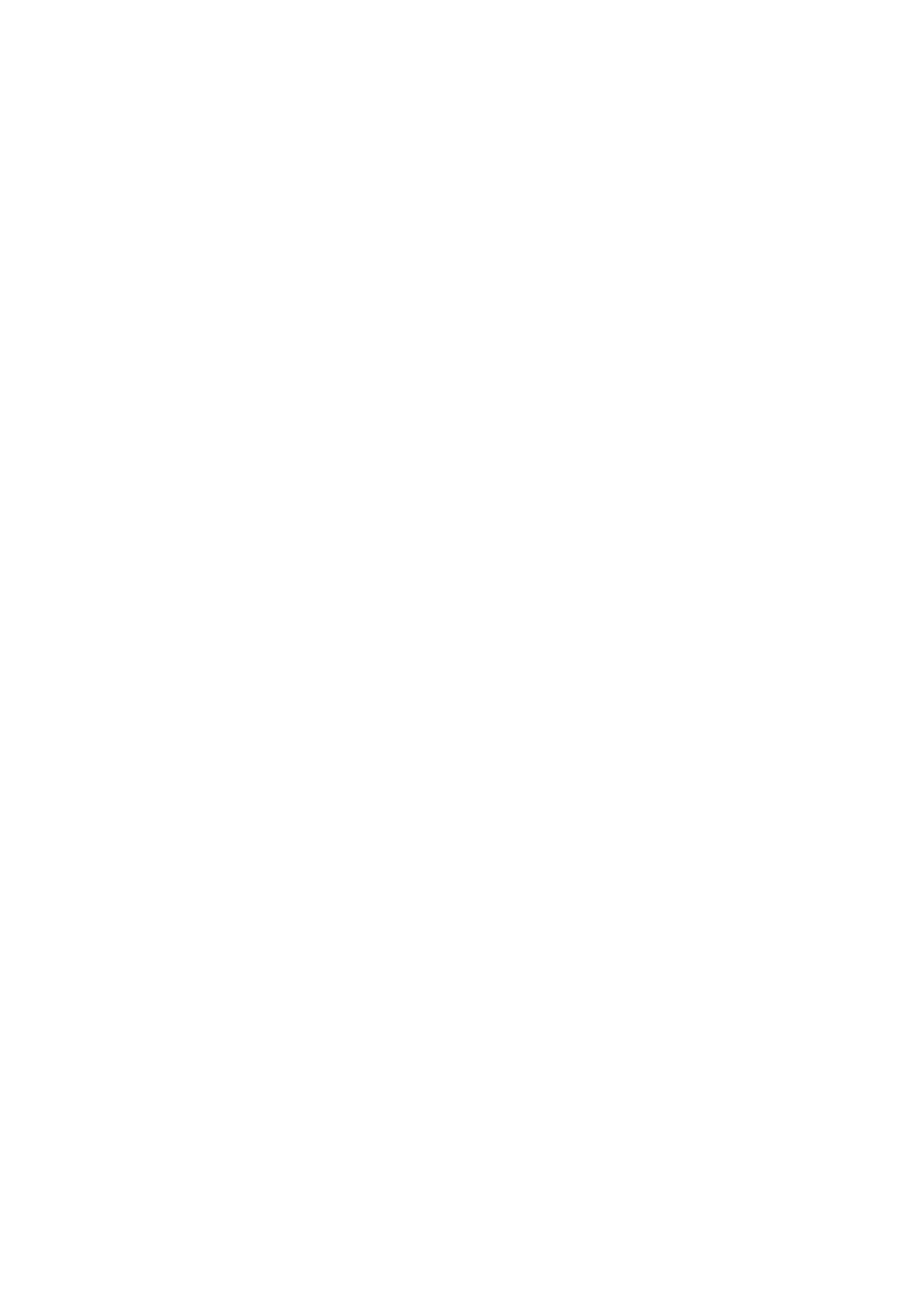$6\phantom{1}$ 

- de Drehwinkelbegrenzung
	- fr Limitage de l'angle de rotation
	- en Limits for Angular Rotation
	- it Limitatore dell'angolo di rotazione
	- es Límites del ángulo de rotación
	- sv Begränsning av vridningsvinkel nl Begrenzing van de draaihoek

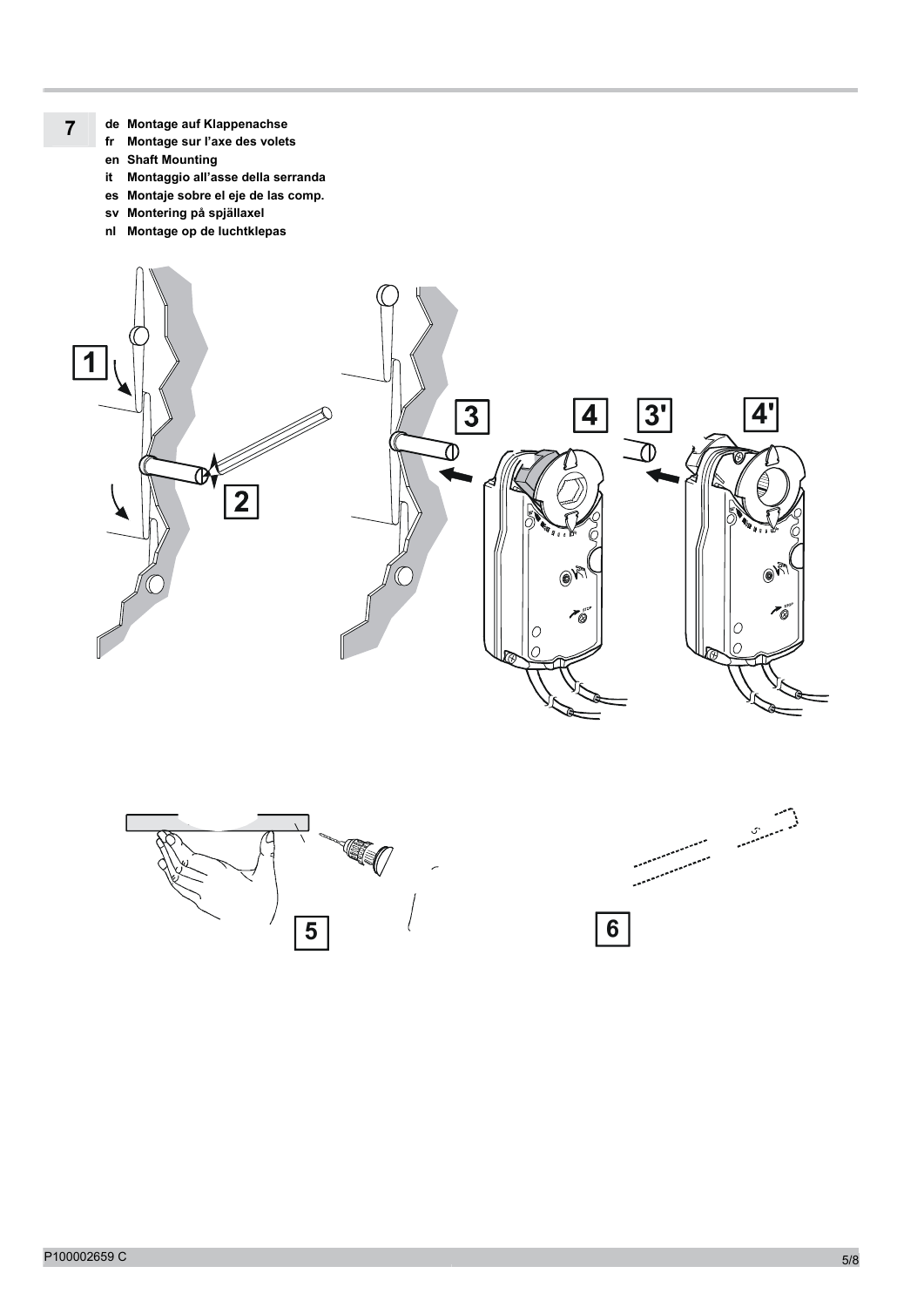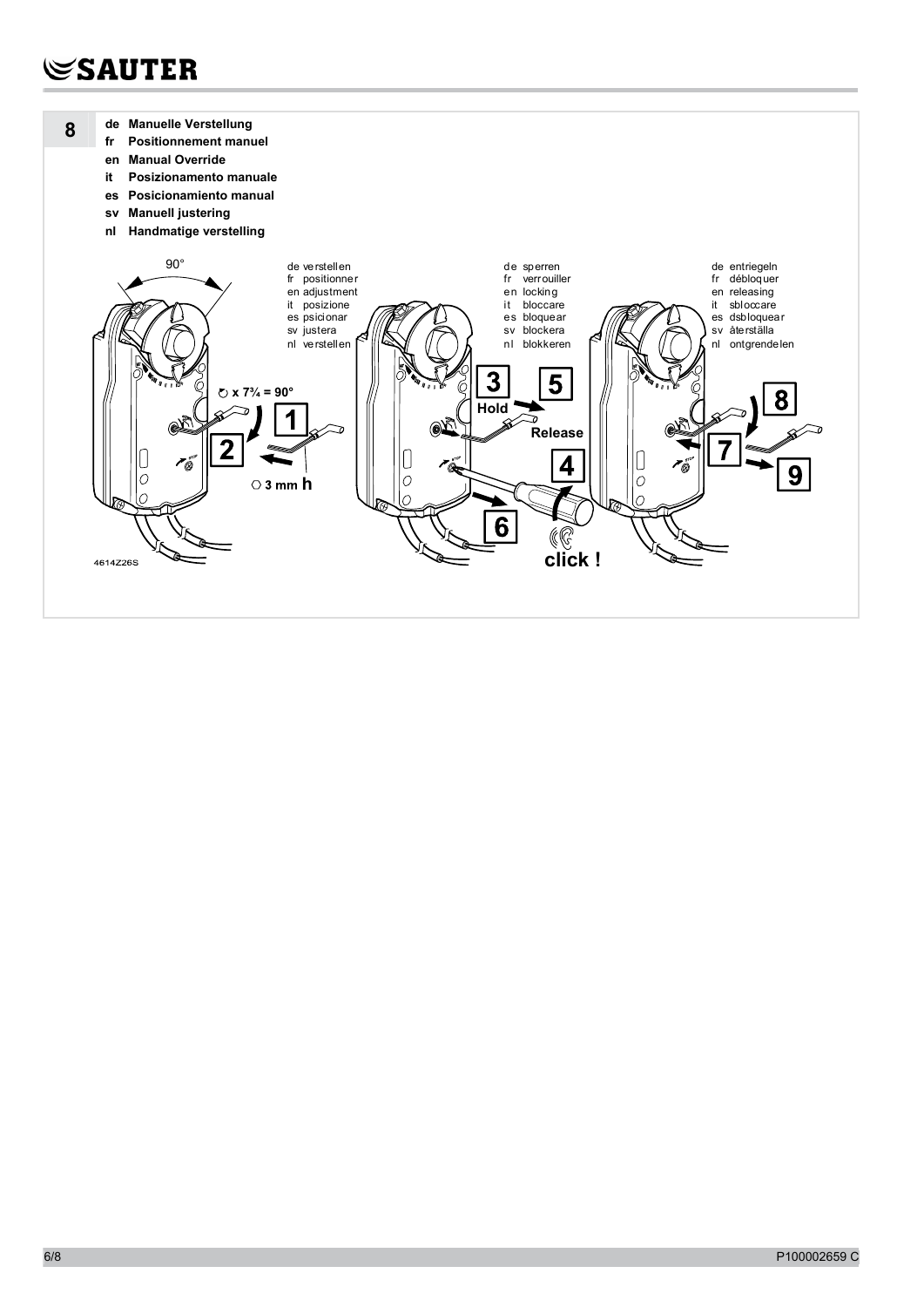